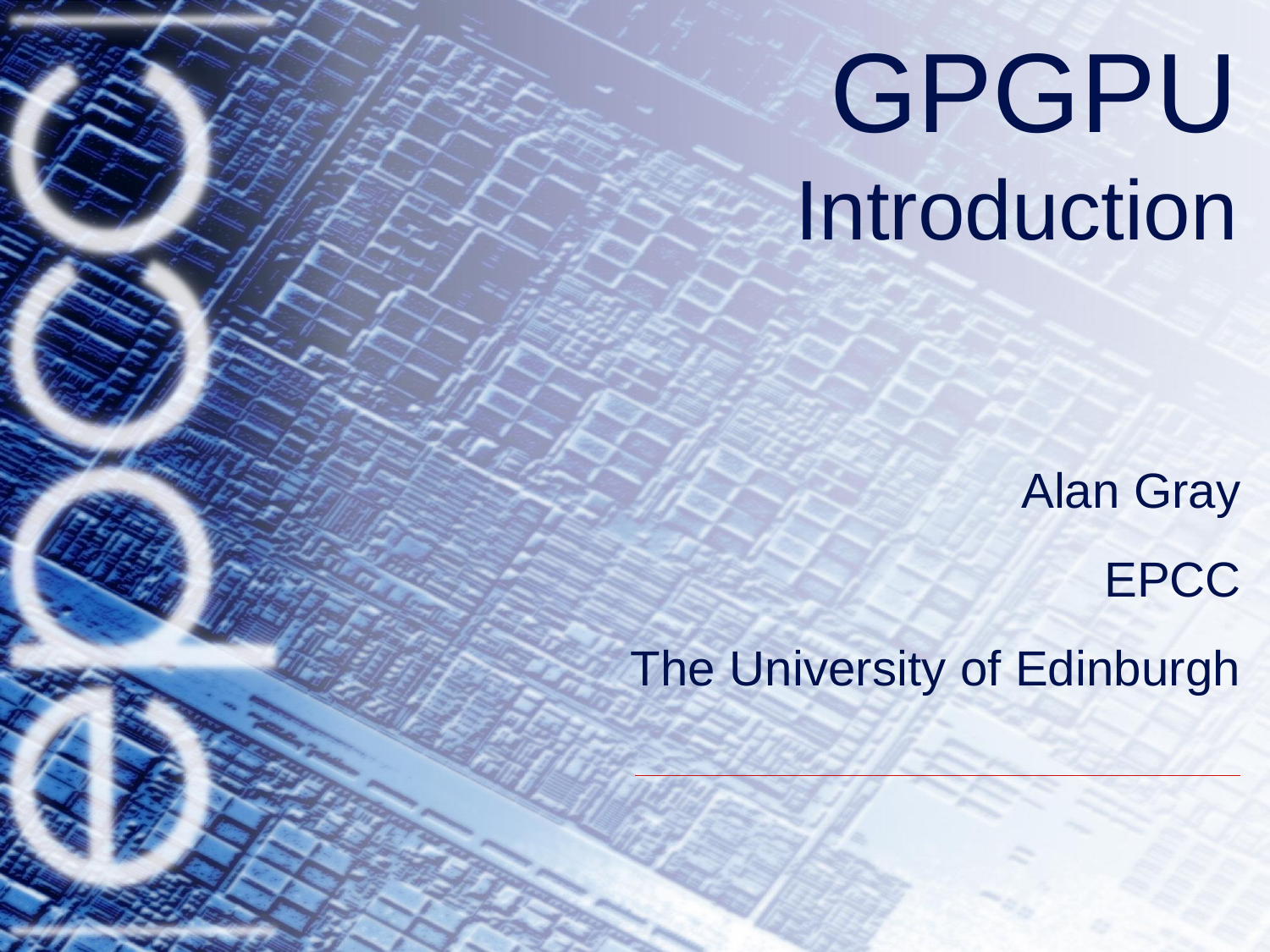# Introduction

- Central Processing Unit (CPU) of a computer system must be able to perform a wide variety of tasks efficiently.
- Until (relatively) recently, most CPUs comprised of 1 sophisticated compute core (for arithmetic), plus complex arrangement of controllers, memory caches, etc
- Increases in CPU performance were achieved through increases in the clock frequency of the core.
	- This has now reached it's limit mainly due to power requirements
- Today, processor cores are not getting any faster, but instead we are getting increasing numbers of cores per chip.
	- Plus other forms of parallelism such as SSE,AVX vector instruction support





Harder for applications to exploit such technology advances.

Alan Gray 2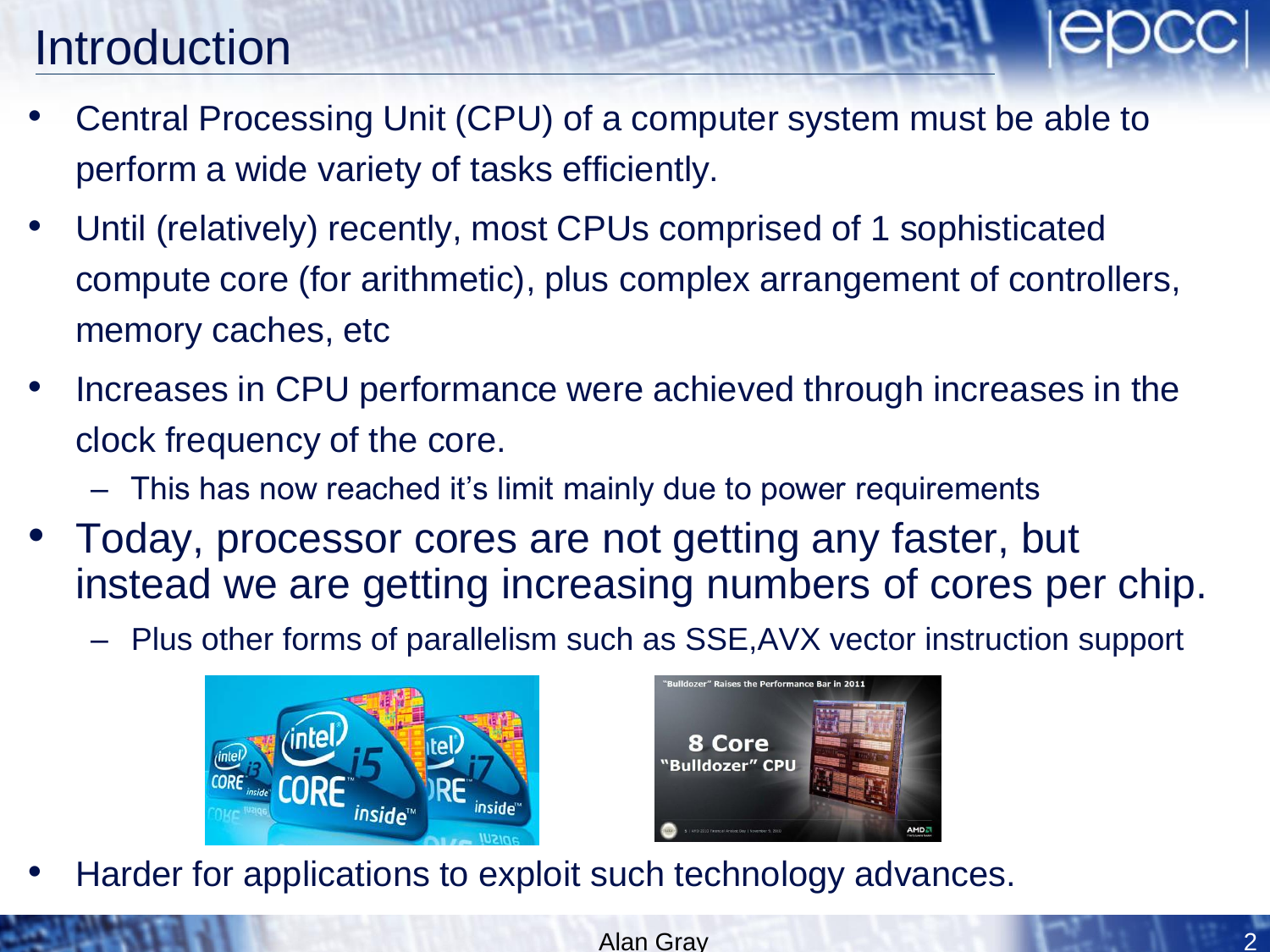# Introduction







Meanwhile….

- In recent years computer gaming industry has driven development of a different type of chip: the Graphics Processing Unit (GPU)
- Silicon largely dedicated to high numbers (hundreds) of simplistic cores,
	- at the expense of controllers, caches, sophistication etc
- GPUs work in tandem with the CPU (communicating over PCIe), and are responsible for generating the graphical output display
	- Computing pixel values
- Inherently parallel each core computes a certain set of pixels
- Architecture has evolved for this purpose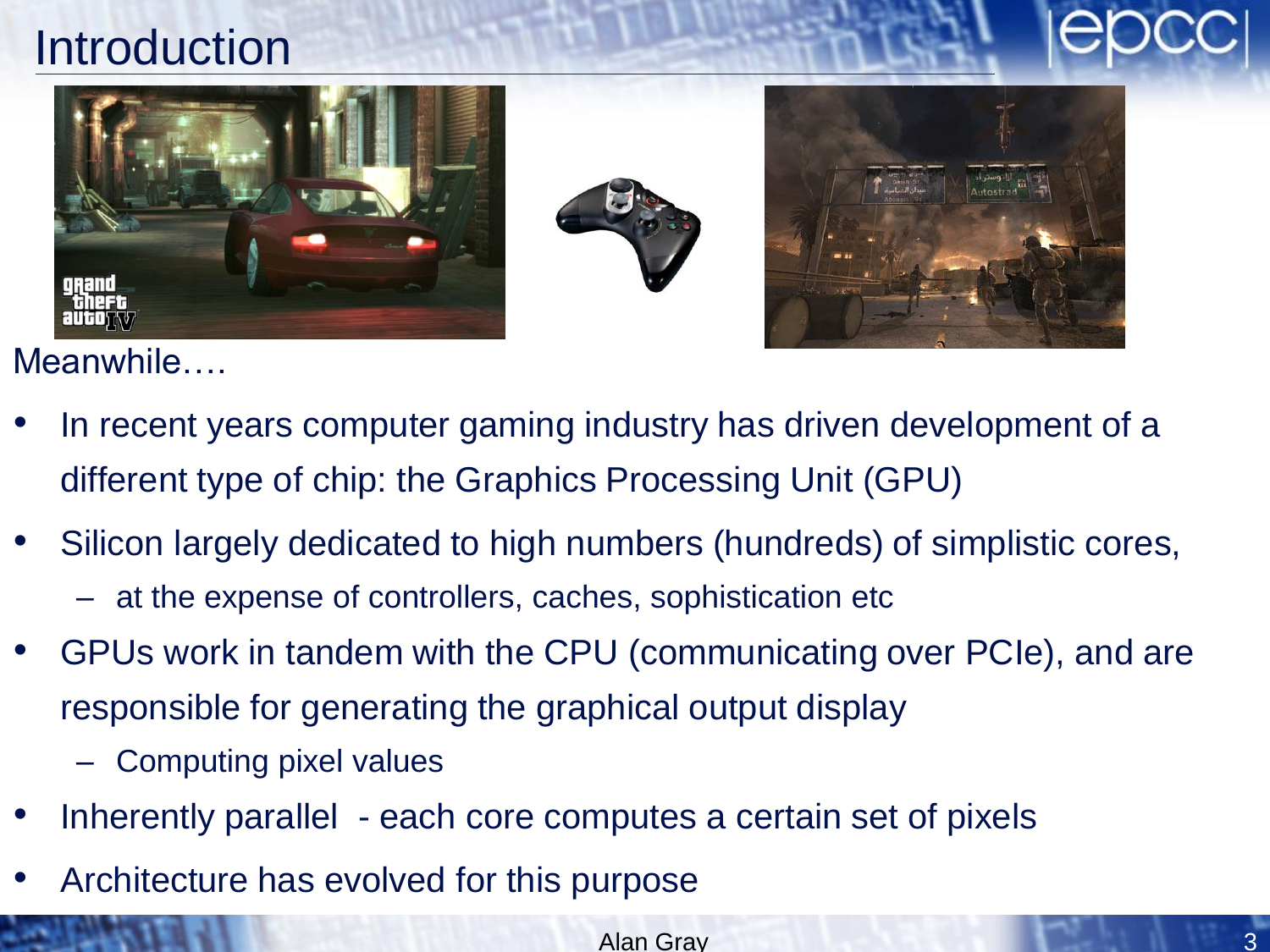# **Introduction**



- GPU performance has been increasing much more rapidly than CPU
- Can we use GPUs for general purpose computation?
	- Yes (with some effort).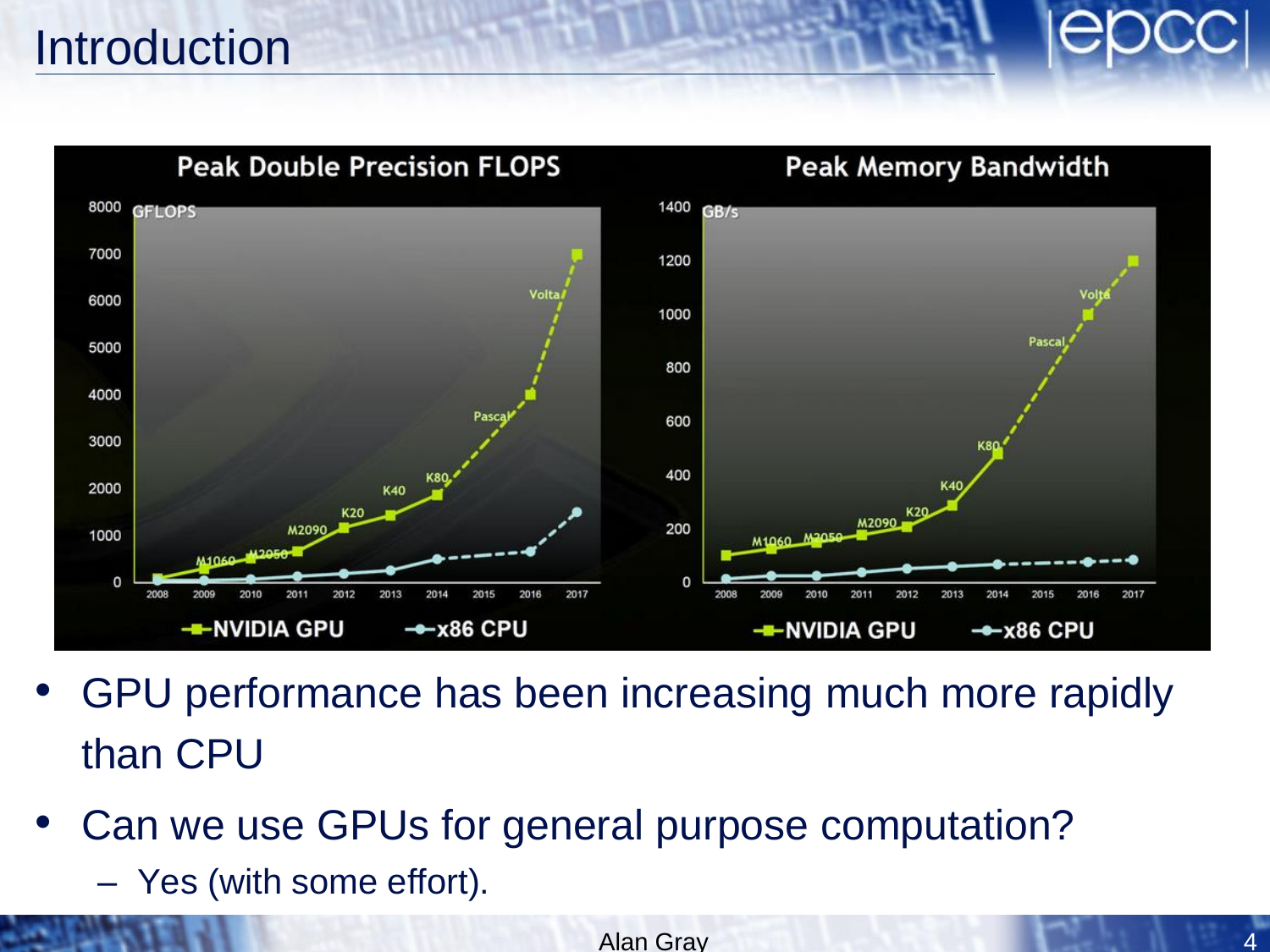

- GPGPU: General Purpose computation on Graphics Processing Units.
- GPU acts as an "accelerator" to the CPU (heterogeneous system)
	- Most lines of code are executed on the CPU (serial computing)
	- Key computational kernels are executed on the GPU (stream computing)
		- Taking advantage of the large number of cores and high graphics memory bandwidth
	- AIM: code performs better than use of CPU alone.
- GPUs now firmly established in HPC industry
	- Can augment each node of parallel system with GPUs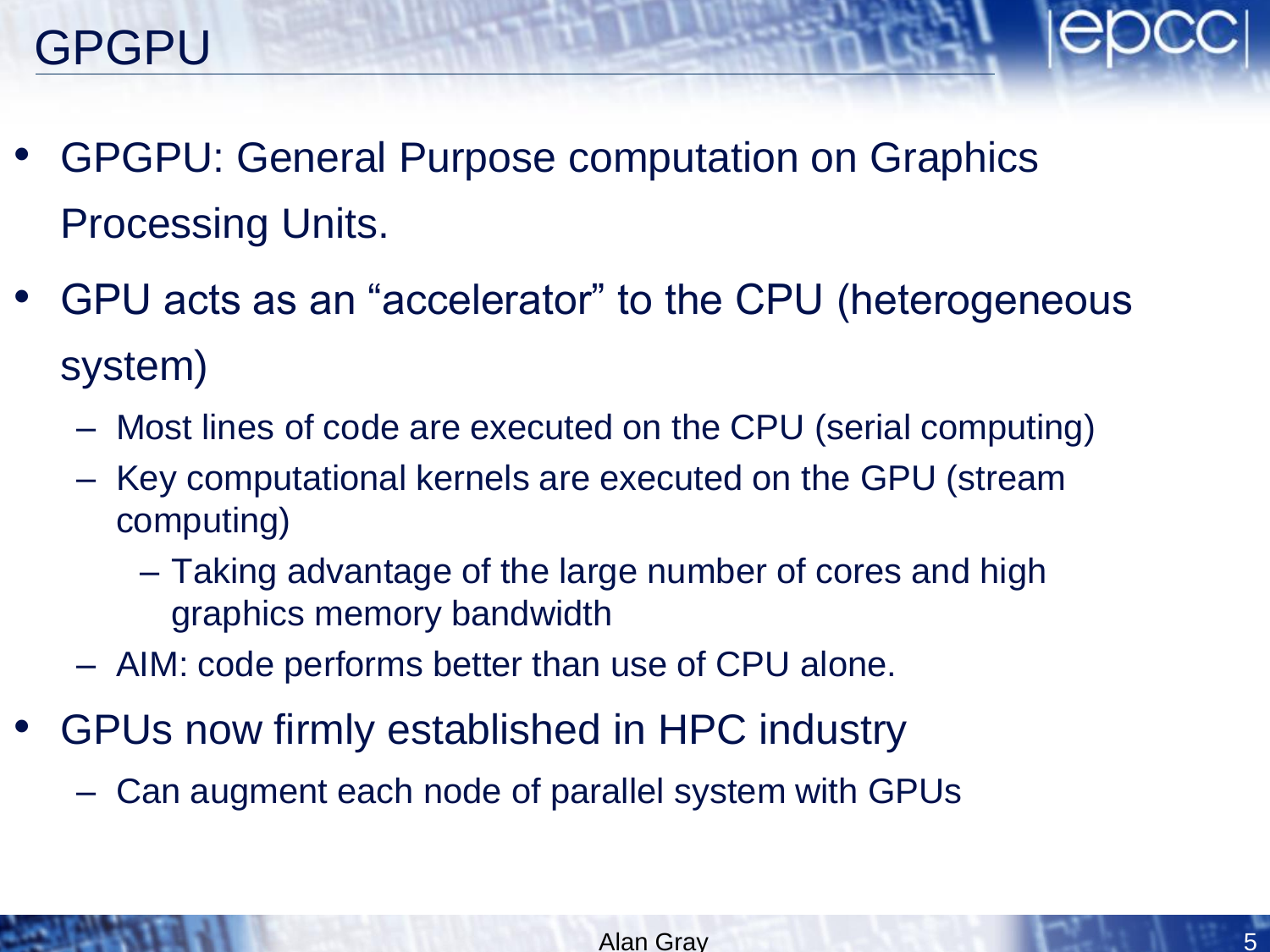# GPGPU: Stream Computing



- Data set decomposed into a *stream* of elements
- A single computational function (*kernel*) operates on each element – "thread" defined as execution of kernel on one data element
	- Multiple cores can process multiple elements in parallel
		- i.e. many threads running in parallel
- Suitable for data-parallel problems